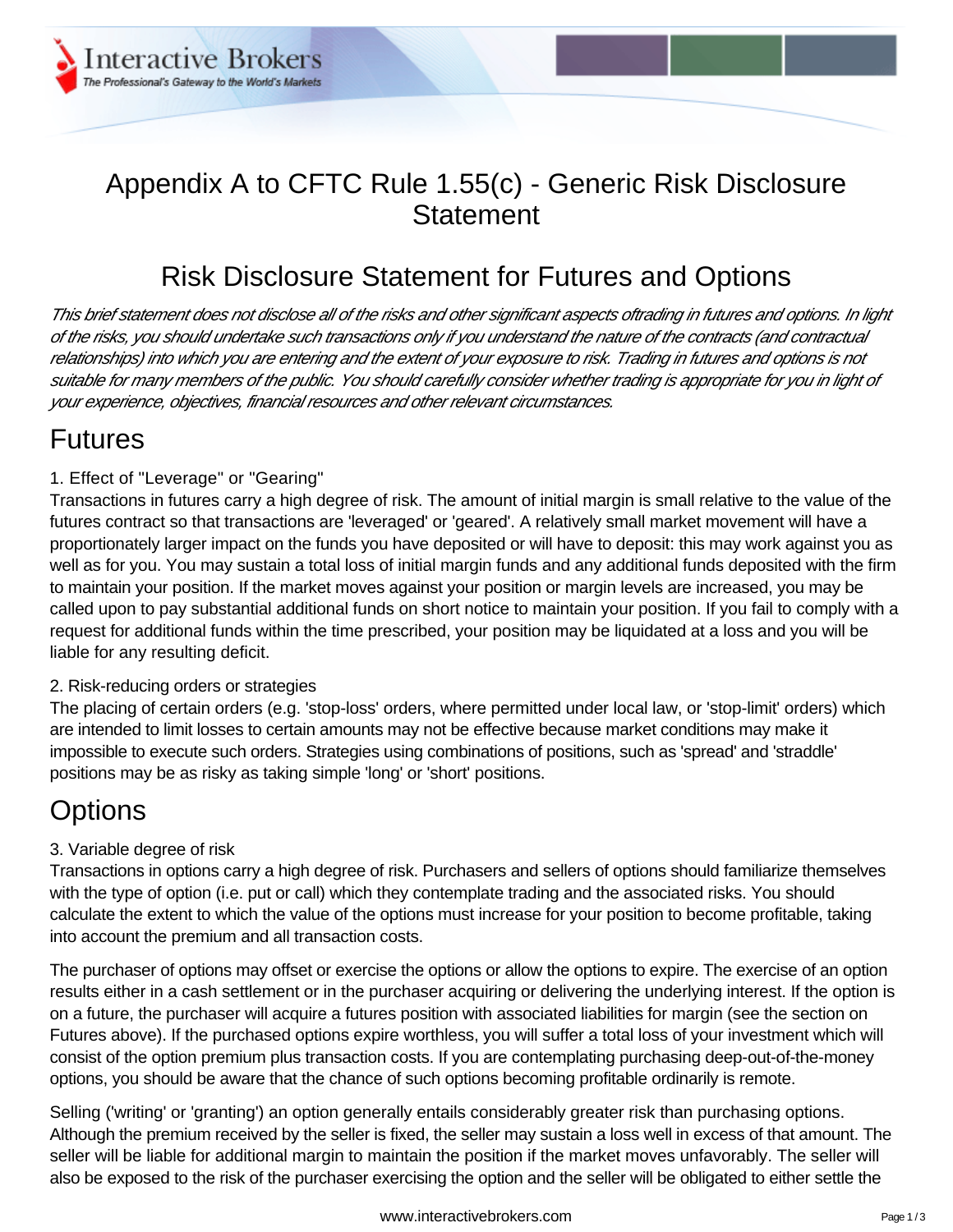option in cash or to acquire or deliver the underlying interest. If the option is on a future, the seller will acquire a position in a future with associated liabilities for margin (see the section on Futures above). If the option is 'covered' by the seller holding a corresponding position in the underlying interest or a future or another option, the risk may be reduced. If the option is not covered, the risk of loss can be unlimited.

Certain exchanges in some jurisdictions permit deferred payment of the option premium, exposing the purchaser to liability for margin payments not exceeding the amount of the premium. The purchaser is still subject to the risk of losing the premium and transaction costs. When the option is exercised or expires, the purchaser is responsible for any unpaid premium outstanding at that time.

# Additional risks common to futures and options

### 4. Terms and conditions of contracts

You should ask the firm with which you deal about the terms and conditions of the specific futures or options which you are trading and associated obligations (e.g. the circumstances under which you may become obligated to make or take delivery of the underlying interest of a futures contract and, in respect of options, expiration dates and restrictions on the time for exercise). Under certain circumstances the specifications of outstanding contracts (including the exercise price of an option) may be modified by the exchange or clearing house to reflect changes in the underlying interest.

### 5. Suspension or restriction of trading and pricing relationships

Market conditions (e.g. illiquidity) and/or the operation of the rules of certain markets (e.g. the suspension of trading in any contract or contract month because of price limits or "circuit breakers") may increase the risk of loss by making it difficult or impossible to effect transactions or liquidate/offset positions. If you have sold options, this may increase the risk of loss.

Further, normal pricing relationships between the underlying interest and the future, and the underlying interest and the option may not exist. This can occur when, for example, the futures contract underlying the option is subject to price limits while the option is not. The absence of an underlying reference price may make it difficult to judge "fair" value.

### 6. Deposited cash and property

You should familiarize yourself with the protections accorded money or other property you deposit for domestic and foreign transactions, particularly in the event of a firm insolvency or bankruptcy. The extent to which you may recover your money or property may be governed by specific legislation or local rules. In some jurisdictions, property which had been specifically identifiable as your own will be pro-rated in the same manner as cash for purposes or distribution in the event of a shortfall.

### 7. Commission and other charges

Before you begin to trade, you should obtain a clear explanation of all commission, fees and other charges for which you will be liable. These charges will affect your net profit (if any) or increase your loss.

### 8. Transactions in other jurisdictions

Transactions on markets in other jurisdictions, including markets formally linked to a domestic market, may expose you to additional risk. Such markets may be subject to regulation which may offer different or diminished investor protection. Before you trade you should enquire about any rules relevant to your particular transactions. Your local regulatory authority will be unable to compel the enforcement of the rules of regulatory authorities or markets in other jurisdictions where your transactions have been effected. You should ask the firm with which you deal for details about the types of redress available in both your home jurisdiction and other relevant jurisdictions before you start to trade.

### 9. Currency risks

The profit or loss in transactions in foreign currency-denominated contracts (whether they are traded in your own or another jurisdiction) will be affected by fluctuations in currency rates where there is a need to convert from the currency denomination of the contract to another currency.